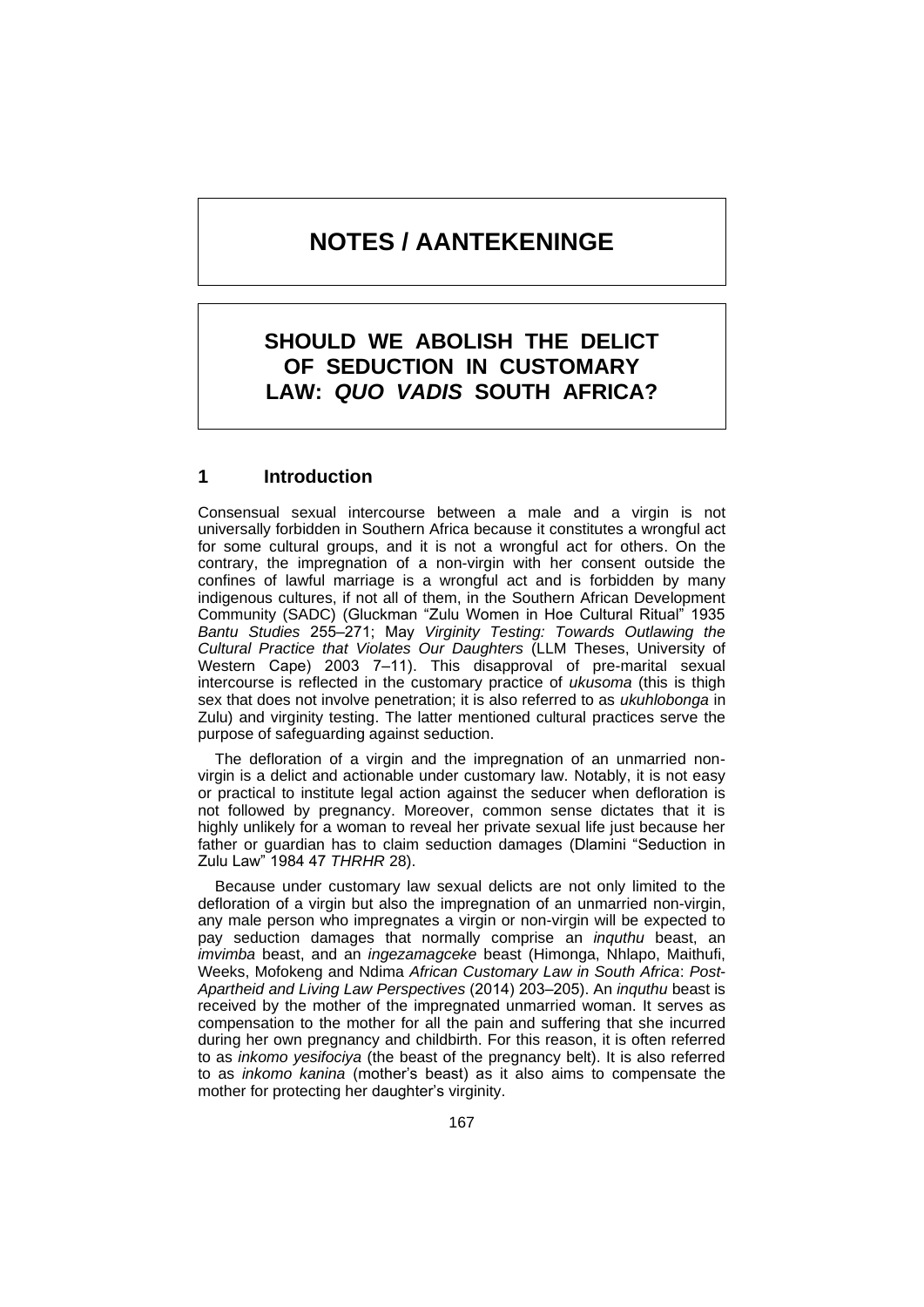Besides an *inquthu* beast*,* an *imvimba* beast is payable for each pregnancy thereafter (Himonga *et al African Customary Law in South Africa*: *Post*-*Apartheid and Living Law Perspectives* 203). The father or guardian of the impregnated unmarried woman receives the *imvimba* beast because each child that is born out of wedlock diminishes the social value of the girl and thus the amount of *lobolo.* The *imvimba* beast, therefore, compensates him for prospective loss of *lobolo*. Moreover, another beast called *ingezamagceke* (purification or cleansing of the homestead) is slaughtered outside the homestead for ritual purification of the homestead (Dlamini 1984 *THRHR* 28). In fear of contagious ill-luck, the slaughtered beast is only eaten by elderly women and men. This practice is rooted in the belief that, should young maidens eat it, they could suffer the same fate as the seduced girl. Given the sacred element behind the delict of seduction, it goes without saying that it would not be an easy exercise to abandon it for fear of supernatural punishment by ancestors.

 Although some people still practice and enforce the customary delict of seduction, some scholars such as Bohler-Muller, advocate for its abolition. Bohler-Muller argues that the delict of seduction contravenes the woman's right to equality and that it places a monetary value on her virginity and prospects of marriage. Bohler-Muller expresses this view as follows:

"The presence or absence of virginity would define a woman and her value to a man and this would be a stereotype which oppresses women because the continuation of this stereotype would amount to cultural imperialism where the value of women would be more likely to be exploited, and even be abused if they are not virgins. Therefore, the answer would be upholding the right to gender equality at the expense of such delicts." (Bohler-Muller "Cultural Practices and Social Justice in a Constitutional Dispensation: Some (more) Thoughts on Gender Equality in South Africa" 2001 22(1) *Obiter* 142‒152; Bohler-Muller "Of Victims: Seduction Law in South Africa" 2000 *CODICILLUS*)

In view of the above argument, this note investigates whether or not the time is ripe for South Africa to abolish the delict of seduction. The legislature has not yet abolished the delict of seduction in customary law. In addition, there are a growing number of academic commentators who are in full support of Bohler-Muller's recommendation for the abolition of the delict of seduction in customary law. (Knoetze "Fathers Responsible for the Sins of their Children? Notes of the Accessory Liability of a Family Head in the Customary Law of Delict" 2012 2 *Speculum Juris* 48‒49; Himonga *et al African Customary Law in South Africa*: *Post*-*Apartheid and Living Law Perspectives* 206). In investigating whether it is ripe for South Africa to abolish the delict of seduction under customary law, the first part of the note discusses the existing problems in customary law governing the delict of seduction. The second part discusses four challenges that might be created by its abolition under the following sub-topics, namely (a) social advantages for prohibiting pre-marital sexual intercourse; (b) religious consequences of pre-marital sexual intercourse and advantages for discouraging pre-marital sexual intercourse; (c) the link between the delict of seduction under customary law and the payment of *lobolo*; and (d) the relationship between the customary law delict of seduction and the value of gender equality. The third part of the note discusses the possible solutions to the problems.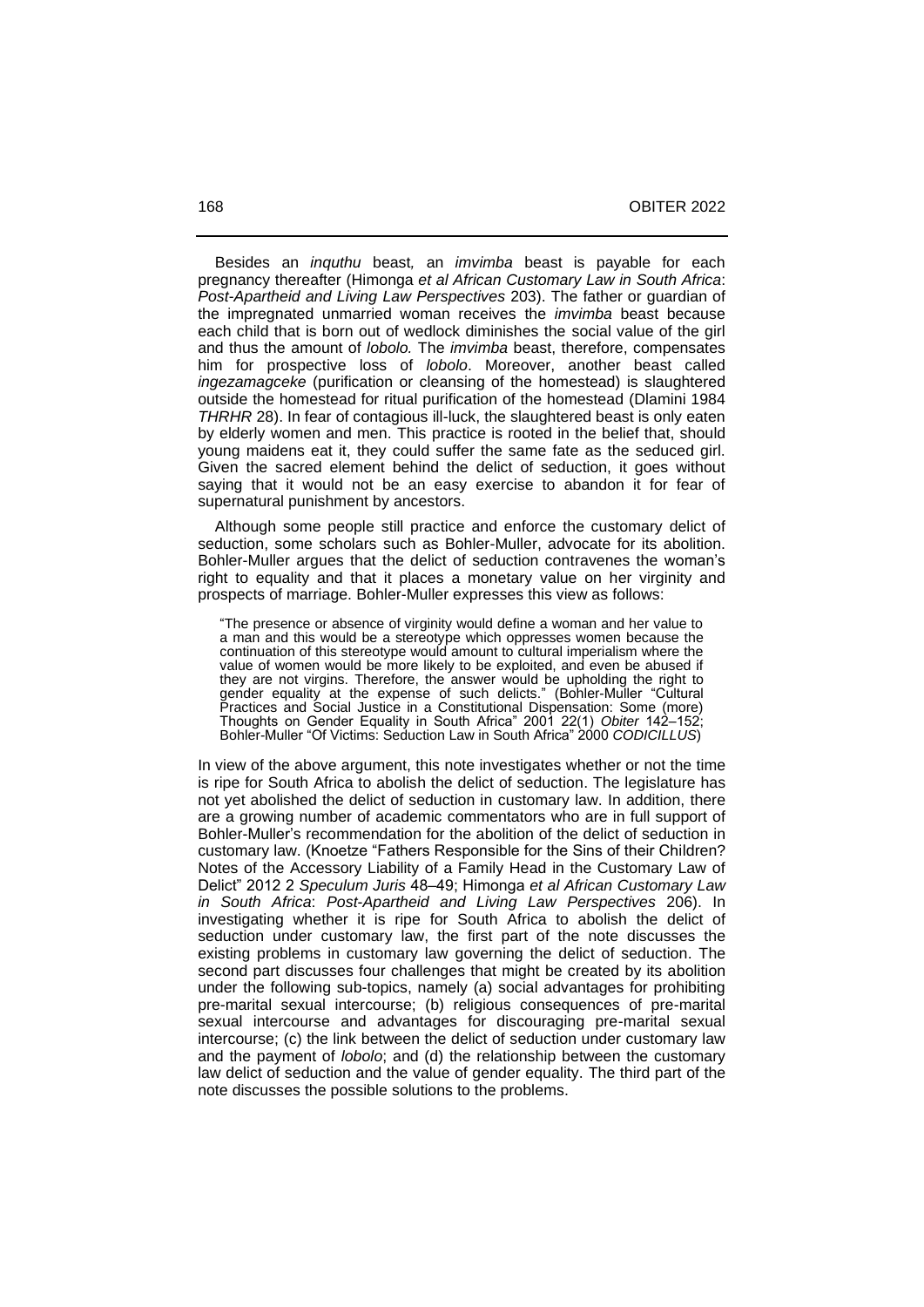### **2 Problems of the delict of seduction in Customary Law**

Two problems plague the customary law delict of seduction. First, for the claim of seduction to succeed "there must be a physical defloration of a girl and the defloration must have occurred as a result of the seductive conduct of the man" (Bohler-Muller 2001 *Obiter* 142–152). This poses a problem in the country's new constitutional dispensation because the current application of the delict of seduction perceives that only men are capable of seducing or leading a girl astray. It is also possible, however, for a woman to seduce a man. For example, nowadays there are reported instances where a much older woman seduces a younger partner, called a "Ben Ten". This raises the question of whether this very young boy would be entitled to legal redress or protection in terms of the law of seduction. It is submitted that in light of the demands of the Constitution young boys too should be entitled to equal legal protection against predatory women.

 Finally, should a girl decide to personally institute legal action against her seducer in terms of the common law, nothing prevents her father or guardian from claiming seduction damages under customary law. The authors argue that this situation can result in the problem of double jeopardy on the part of the seducer (See also Himonga *et al African Customary Law in South Africa: Post-Apartheid and Living Law Perspectives* 203). This problem of double jeopardy is visible in the decisions of the Native Appeal Court below.

#### *2 1 Booi v Xozwa*

In this case, the plaintiff sued the defendant for £25 on the summons wherein he alleged that in or about the winter season of 1920 the defendant seduced and impregnated the plaintiff's sister (Amelia Xozwa). The defendant admitted that in or about July 1920 he seduced and impregnated Amelia and that in or about March 1921, Amelia claimed damages for seduction from him and that thereupon it was settled between the defendant and Amelia that she accepts the sum of £25 that would be paid in instalments of 30 cents per month. The defendant submitted that he had regularly paid such instalments and denied being liable in any way to the plaintiff. The Magistrate, after referring to the case of *Cebisa v Gwebu* (4 NAC 330), gave judgment for the plaintiff as prayed for in the particulars of the claim. It is noted by the authors that the case of *Booi v Xozwa* quoted above was incorrectly cited by the Native Appeal Court in the case of *Cebim v Gwebu* and therefore the correct citation of the case is *Cebisa v Gwebu* (*supra*).

 The Native Appeal Court "admitted that no case similar to the one now under discussion has previously been before this court and no analogous case of any tribunal has been brought to the notice of the court" (*Booi v Xozwa* 4 NAC 310). The question before the Native Appeal Court to decide was "whether, when [a] woman has fully exercised her personal rights, the seducer is also liable to pay her guardian the damages otherwise claimable by him according to custom" (*Booi v Xozwa supra*). The Native Appeal Court acknowledged that the basic principle for the guardian's claim for seduction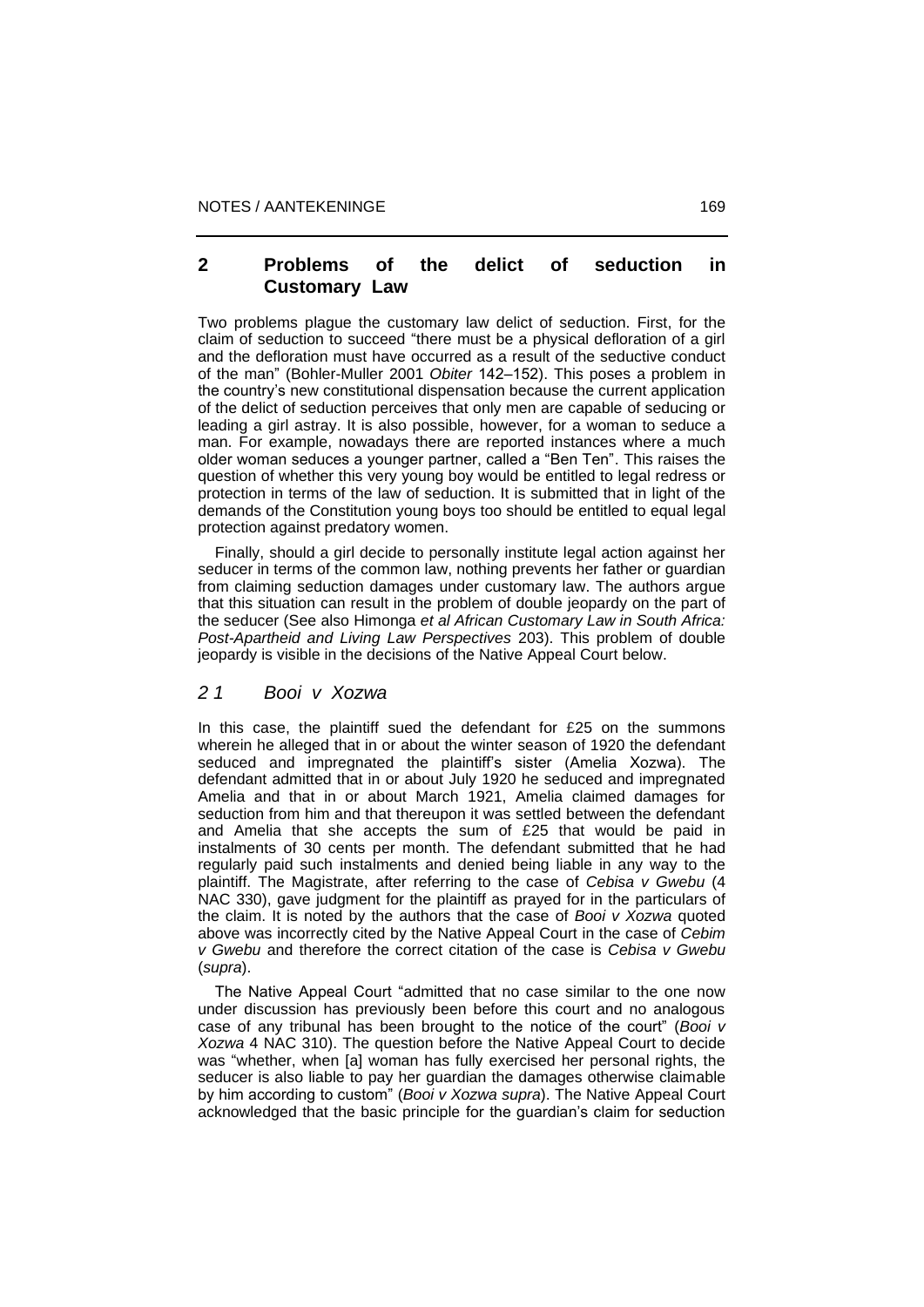damages is that his ward's or family inmate's marriageable value for dowry purposes has depreciated and that appears to be the ground upon which the magistrate based his decision in favour of the plaintiff. The Court made it clear that the plaintiff had well-defined rights under native custom to the property that is acquired or accumulated by his family inmates and if he has failed in his duty to exercise his rights, he has himself to blame. The Court further held that

"[t]o compel the defendant to pay him [the] full damage claimable when [these] have already been paid to his ward who apparently does not recognize the authority which a native guardian exercises would be placing the Plaintiff in an unduly privileged [position] on which on this court's opinion, was not contemplated, and could well lead to consequences which would be contrary to the principles of justice".

The above extract makes it clear that the reason for the failure of the plaintiff's claim for seduction damages is that according to native custom he has rights over the property accrued or accumulated by the family inmates. This power of the guardian or family head to the control of the family property is illustrated in the case of *Mlanjeni v Macala* (1947 NAH 1 (C & O) 1‒2)*,* where the court held:

"The basic principles of Native Law in general regard the family as a collective unit with joint responsibilities and assets. All property accruing to members of the family goes into a common pool and is administered by the kraal head; liabilities incurred by members of the kraal are satisfied from such property. The family unit thus resembles a partnership of which the head of the kraal is the manager. The difference is that in a partnership the relationship between the partners is based upon agreement, whereas in the family unit the relationship is based on native custom."

However, in our modern society, children and family inmates no longer constitute parts of the wealth of the group (Bennett and Peart *A Sourcebook of African Customary Law for Southern Africa* (1991) 345‒346). In terms of section 6 of the Recognition of Customary Marriages Act (120 of 1998), spouses in a customary marriage have equal status and capacity to enter into contracts, acquire assets and dispose of them, and to be delictually liable. Therefore, it is argued that a wife who commits a delict should be personally liable. This also applies to all family inmates who obtain majority status in terms of section 9 of the Recognition Act which provides for the application of the Age of Majority Act (57 of 1972), which initially fixed the age of majority to 21 years. Subsequently, section 313 set the age of majority at 18 years of age (38 of 2005). Therefore, a family inmate would obtain proprietary capacity at the age of 18, which implies the power to acquire and to dispose of it (Bennett *Customary Law in South Africa* (2004) 322). In view of the latter developments, it is argued that the case of *Booi v Xozwa* (*supra*) is not relevant in solving a problem of double jeopardy today. This is so because the guardian or family head is no longer in control of property that is owned by family inmates that have reached the majority age.

#### *2 2 Vilapi v Molebatsi* (*1951 NAC* (*C & D*))

The plaintiff sued the defendant for £100 as damages for breach of promise to marry, £100 as seduction damages, a monthly instalment of £4 as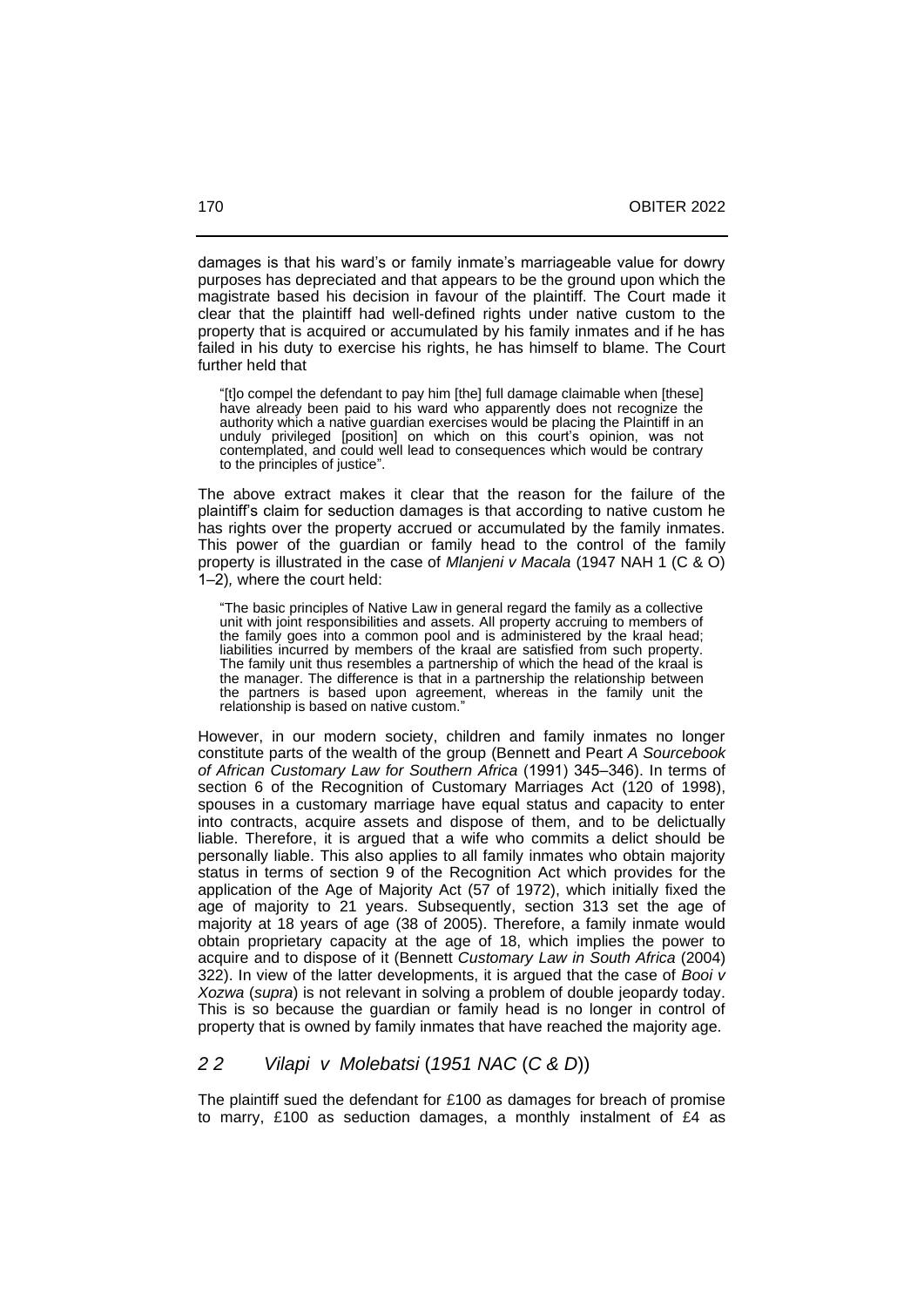maintenance and support of the child born to the plaintiff. The defendant admitted the paternity of the child born to the plaintiff and pleaded that the plaintiff and her father had, through an attorney, demanded payment from him of £200 as damages for seduction and pregnancy of, and breach of promise to marry the plaintiff; that it was agreed that he should pay an amount of £50 in instalments of £2 and 10 cents per month; that he had paid an amount of £42 and 10 cents and was willing to pay the balance of £7 and 10 cents in accordance with the agreement. After hearing the evidence, the Native Commissioner gave judgment for the plaintiff for £20 as damages for breach of promise to marry and £40 as seduction damages.

 The defendant appealed the judgment of the Native Commissioner on the following grounds: (a) the judicial officer made an error by ignoring the fact that the action was first initiated in terms of native law and a settlement was arrived at and carried out by the defendant; and (b) that having regard to the previous settlement and the benefit received by the father of the plaintiff under native law, the damages awarded to the plaintiff in the action was excessive. On appeal, the Native Appeal Court relied on the case of *Booi v Xozwa* (*supra*) and held that the "[p]laintiff is entitled to bring an action against defendant under the common law although her father has received a fine under native custom, but the amount received by her father must be taken into consideration when awarding damages to her" (*Vilapi v Molebatsi supra* 11). The court considered the fact that the defendant had already paid £42 to the plaintiff's father and concluded that was equivalent to a substantial amount of *lobolo*. At the time of judgment, a cow had a value of £3. Under these circumstances, the Court held that damages in the sum of £5 would be sufficient and the decision of the Native Commissioner was set aside.

#### **3 Possible solutions**

In view of the above-mentioned problems, the authors note that according to the present position there lurks a lacuna in the field of the law relating to seduction law in South Africa as there is no legislation or case law that adequately addresses the problems identified above. The note advances two possible solutions to the problems confronting the law of seduction in South Africa. The first option begs the challenge of developing the delict of seduction to streamline and refine areas of uncertainty as indicated above. The second option would be to abolish the law relating to seduction in customary practice only in the (unlikely) failure of the first development.

# *3 1 Development of Customary Law*

The Constitution protects the right to culture in many provisions, which refer to cultural diversity in the South African population. The Preamble to the Constitution, for instance, clearly stipulates that we, the people of South Africa, "believe that South Africa belongs to all who live in it, united in our diversity" (Preamble to the Constitution of the Republic of South Africa, 1996). It goes without saying that the Constitution recognises and protects the right to culture. It is also clear that no one person or group ought to be unfairly discriminated against on the grounds of, *inter alia*, culture.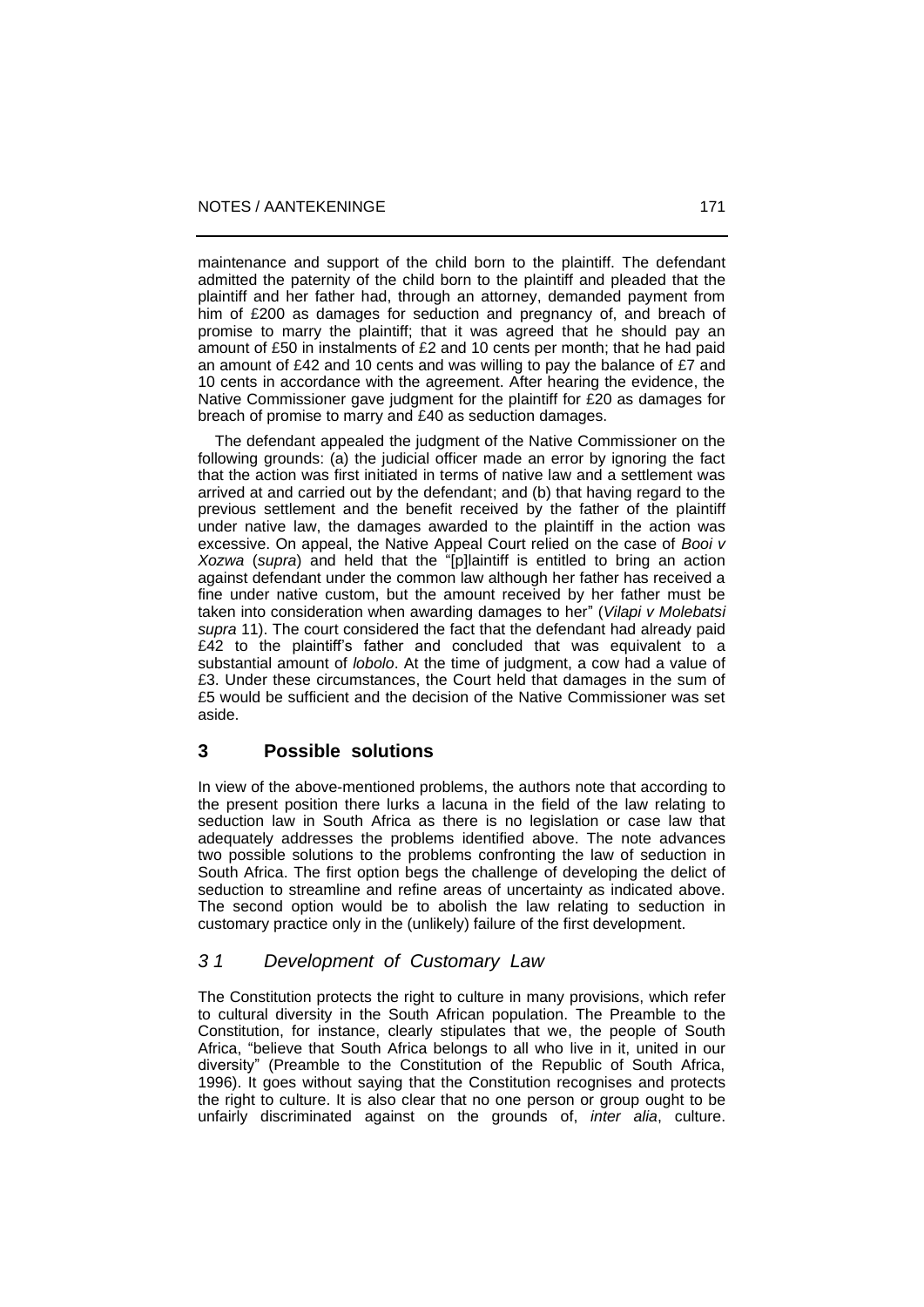Furthermore, the Constitution goes on to protect the right to culture in section 30, which stipulates that "everyone has the right to use the language and to participate in the cultural life of their choice, but no one exercising these rights may do so in a manner inconsistent with any provision of the Bill of Rights." In a similar vein, section 31 also protects the right to culture. A study of sections 30 and 31 indicate that the sections contain internal limitation clauses which make it clear that the practice of the right to culture may not be exercised in a manner that is inconsistent with the Bill of Rights. Moreover, the Constitution also provides for the establishment of the Commission for the Promotion and Protection of the Rights of Cultural, Religious and Linguistic Communities (s 185 and 186 of the Constitution). The functions of the Commission include, *inter alia*, the advancement of respect, tolerance, and national unity among cultural, religious, and linguistic communities-based equality; it also has the authority to conduct research and report on matters regarding the rights of cultural, religious, and linguistic communities. Moreover, it may report any issue within its jurisdiction to the South African Human Rights Commission (SAHRC) for investigation. For such rights, protecting cultures, to have meaning and genuine protection it is necessary to start by developing customary-law and/or common-law rules under the Constitution whenever possible to nudge towards abolition only as a last resort.

 Section 39 of the Constitution stipulates that when interpreting the Bill of Rights and legislation, and when developing the common law or customary law, a court, tribunal or forum must promote the constitutional values, must consider international law, and may consider foreign law.

 In terms of the latter section, the court emphasised in the case of *Carmichele v Minister of Safety and Security* (2001 (4) SA 938 (CC) par 39) that the responsibility to develop common law is not purely discretionary and when common law is not in line with the spirit, purport and objects of the Bill of Rights, the courts have a general responsibility to develop it appropriately. In the case of *Bhe v Magistrate*, *Khayelitsha* (*Bhe v Magistrate*, *Khayelitsha*; *Shibi v Sithole*; *SA Human Rights Commission v President of RSA* 2005 (1) BCLR 1 (CC)) the Constitutional Court held that the development of customary law is significant because "once a rule is struck down, that is the end of that particular rule, yet there may be many people who observe the rule."

 The lessons learnt in the *Carmichele* case apply equally to the development of customary law. Whenever a rule of customary law deviates from the spirit, purport, and objects of the Bill of Rights, the courts must develop it to remove deviation (*Bhe v Magistrate*, *Khayelitsha*; *Shibi v Sithole*; *SA Human Rights Commission v President of the RSA supra* par 215). The authors consider it necessary to develop customary law for two reasons. Once a provision is struck down, that marks the end of it. The second reason is that there may be many people who are still practising it (*Bhe v Magistrate*, *Khayelitsha*; *Shibi v Sithole*; *SA Human Rights Commission v President of the RSA supra* par 215). In other words, the authors submit that the delict of seduction may still be widely observed in many communities of South Africa. Therefore, as a result, the authors suggest that it would be better to consider developing it.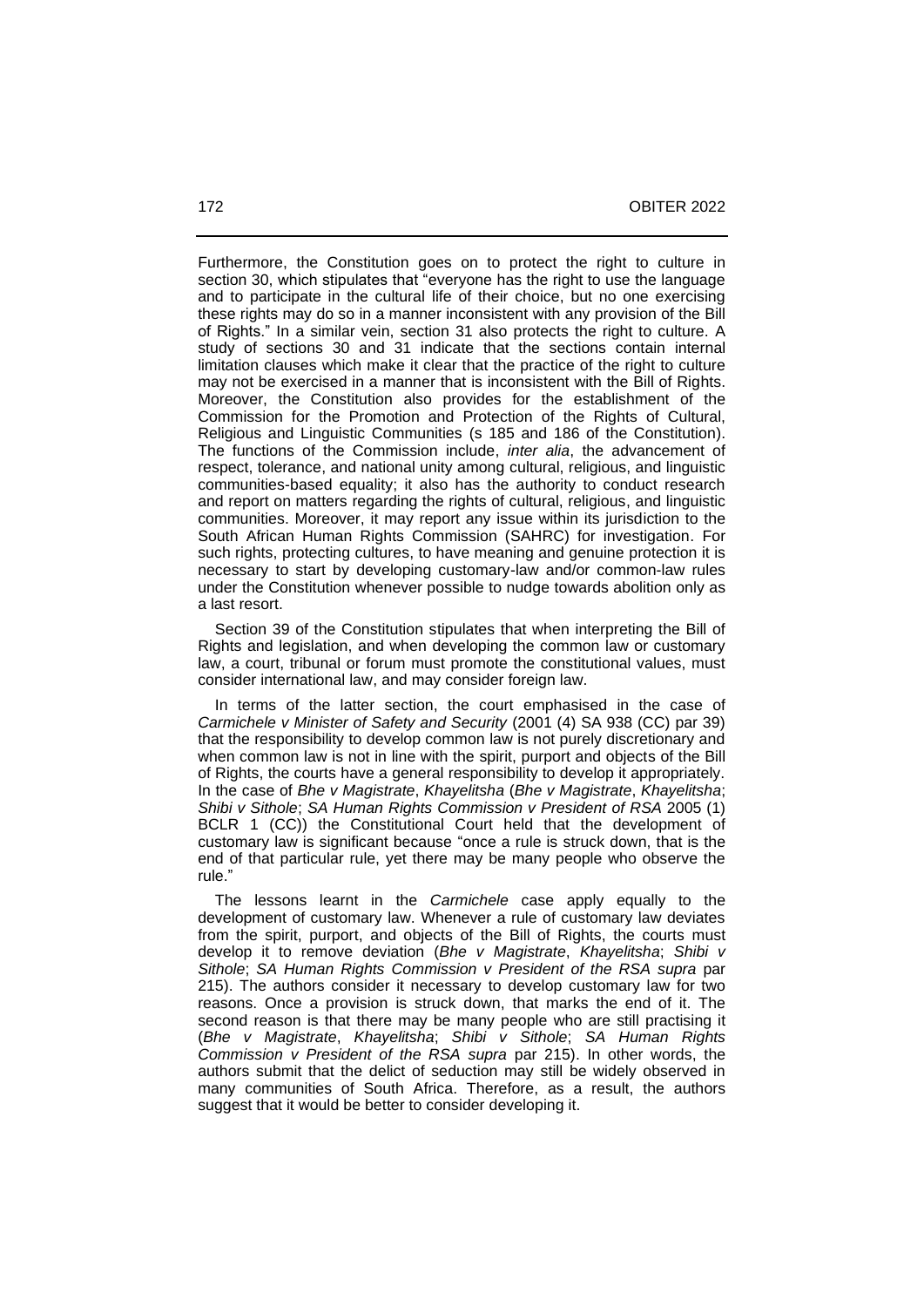The suggested development of the delict of seduction is as follows:

- (a) A delict can be developed to permit men to claim from a seducer whenever there is an instance of seduction by elderly predatory women or young predatory women;
- (b) Women who are subject to customary law should be able to personally institute legal actions against heir seducers to enjoy equal benefits as their common-law counterparts; and
- (c) once a woman starts personally instituting actions in terms of the common law against her seducer, then the customary-law action should become redundant. Similarly, if a father or guardian of a girl institutes legal action in terms of customary law, by the same token the customary-law seduction action against her seducer should prevail.

# *3 2 Considering abolition*

It is argued here that if the courts decide to choose the path of abolition the following arguments can be made against the option of abolition:

- (a) There are social advantages to discouraging pre-marital sexual intercourse for men and women, the community, and the government at large. These social advantages are discussed in detail in the next section of this note. Therefore, abolishing the delict of seduction that is aimed at discouraging sexual intercourse and pre-marital pregnancy without providing an alternative, does not appear to be a viable option.
- (b) In the traditional African world view, the prohibition against the practice of seduction was always not undermined because of the fear of punishment by the ancestral spirits. According to this world view, the spirit of the ancestors was believed not to be isolated from the daily activities of the living family lineage (*Ndaba An African Philosophy for a Dialogue With Western Philosophy – A Hermeneutic Project* (doctoral thesis, University of Fort Hare) 2004 12). Therefore, to turn a blind eye to this reality might lead to "paper law" because the sacral element of practice contributes a lot to its continuation and enforcement for fear of punishment by the ancestral spirits.
- (c) A strong link exists between the delict of seduction under customary law and the custom of *lobolo*. As long as the custom of *lobolo* survives, it will not be easy to abolish the delict of seduction.
- (d) The practice of the delict of seduction under customary law is intended to preserve the woman's dignity rather than to compromise or attenuate it.

# **4 Social advantages for discouraging pre-marital sexual intercourse**

In traditional Zulu society, a virgin was regarded as *intombi nto* or *intombi egcwele* (a full virgin maiden) who thereby earned her respect and dignity. A full maiden did not only enjoy respect from her family but also other maidens in her age group and the community at large. The status of full maidenhood entitled her parents to receive full payment of *lobolo* (Ashton *The Basuto*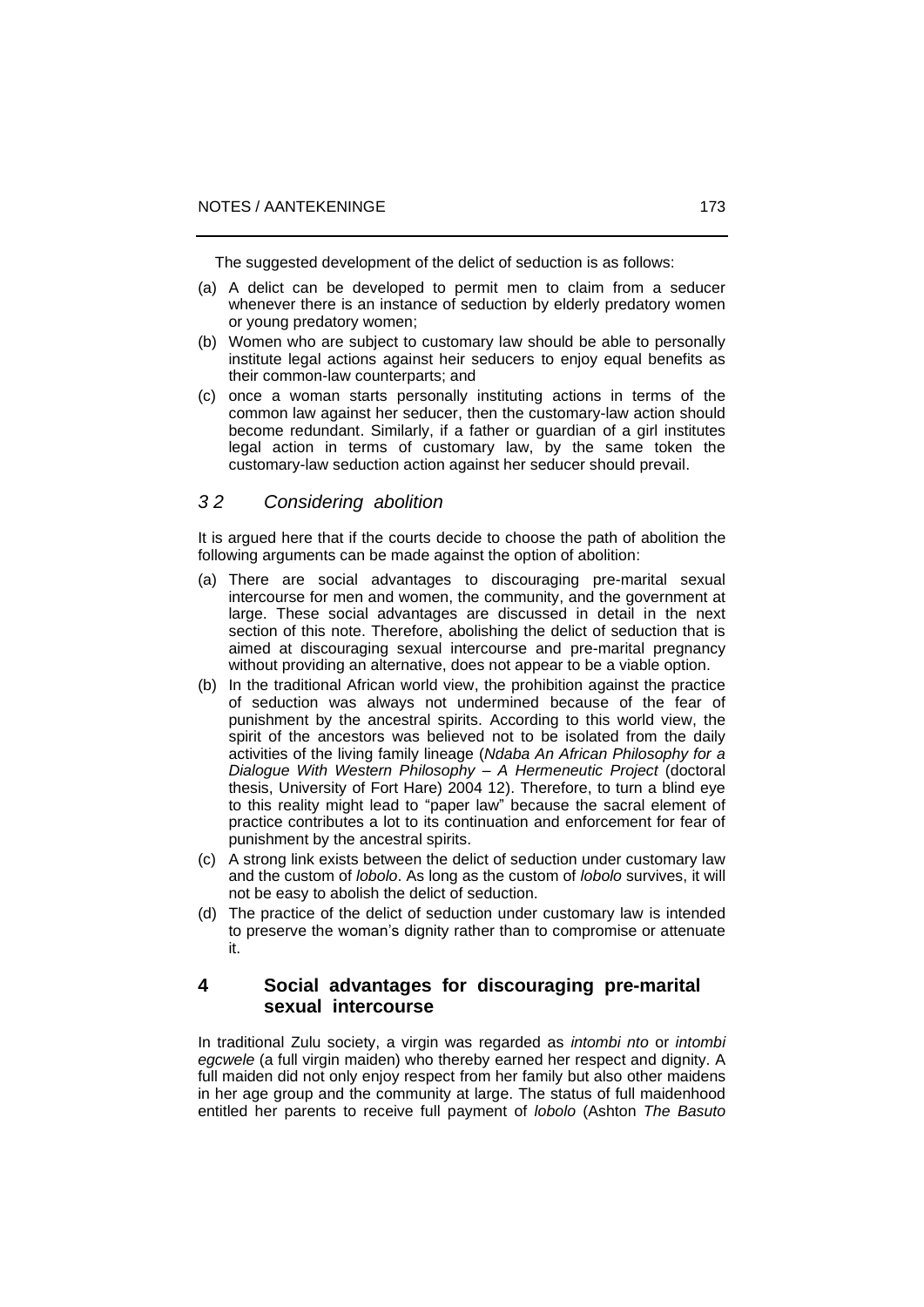(1952) 62‒263; *Phefe v Raikana* 1942 NAC (N&T) 16; *Tsweu v Nqakala*  1940 NAC (C&O) 72; Bennett, Mills and Munnick "The Anomalies of Seduction: A Statutory Crime or an Obsolete, Unconstitutional Delict" 2009 25 *SAJHR* 332)*.* This shows the value that is placed on virginity in an African society. Consequently, it is a disgrace for a woman to fall pregnant outside wedlock. This disapproval does not attach merely to the impregnated woman but is believed to even affect her offspring (Holleman *Shona Customary Law* (1952) 216). This belief explains why the customary delict of seduction is still deeply embedded in the mindset of many South African cultures and widely practised (Marwick *The Swazi an Ethnographic Account of the Natives of the Swaziland Protectorate* (1940) 87). However, it is noted that the chastity of a virgin is on the wane, owing to the influence of western morality and laws (Dlamini 1984 *THRHR* 28). This tendency has led to a trend where many seducers of unmarried women continue to perpetuate the delict of seduction with impunity. Nevertheless, the prevalent impunity does not take away the fact that the customary delict of seduction is still widely practised in South Africa. As a result, the authors conclude that it will not be easy for people to abandon cultural sanctions against the practice of seduction and impregnation of unmarried women. Given the current practice and widespread social acceptance of the delict of seduction in customary law, any attempt to abrogate it would amount to paper law that will be largely ignored by the very target community whose behaviour the lawmakers would be intending to change in the first place.

 The social disapproval of pre-marital intercourse has numerous advantages. These social advantages include, *inter alia*, efforts to discourage the spread of HIV/AIDS, unplanned pregnancies, and early detection of child sexual abuse. It is an indisputable fact that HIV/AIDS can be transmitted through unprotected sexual intercourse and other sexual behaviours that involve an exchange of bodily fluids. Therefore, sexual activity among younger adults will continue to have devastating consequences for them, their families, and the government. Moreover, the early sexual activity of young people has led to unwanted teenage pregnancies, promiscuity, and immorality.

 It is noted that in a traditional Zulu society a maiden who lost her virginity before marriage was ostracised by her age group or even ill-treated (Dlamini 1984 *THRHR* 19). This culturally embedded sanction shows beyond any doubt the value that society places on virginity.

 In ensuring virginity before marriage the traditional Zulu society observed certain safeguards against seduction. Virgins (*amatshitshi* in Zulu) were under strict surveillance by their elder counterparts (*amaqhikiza*). In addition to this, the traditional communities permitted *ukusoma* (Van Tromp *Xhosa Law of Persons A Treatise on the Legal Principles of Family Relations Among the AmaXhosa* (1948) 18) as a cultural practice aimed at safeguarding the chastity of virginity and alleviating social and moral ills associated with premarital penetration. Be that as it may, for the purposes of this note the authors retain the meaning of *ukusoma* as a traditional practice of thigh sex. As indicated above, it was tolerated as a preferred option compared to pre-marital sexual intercourse which was regarded as a taboo. However, *ukusoma* is no longer widely practised in our modern society,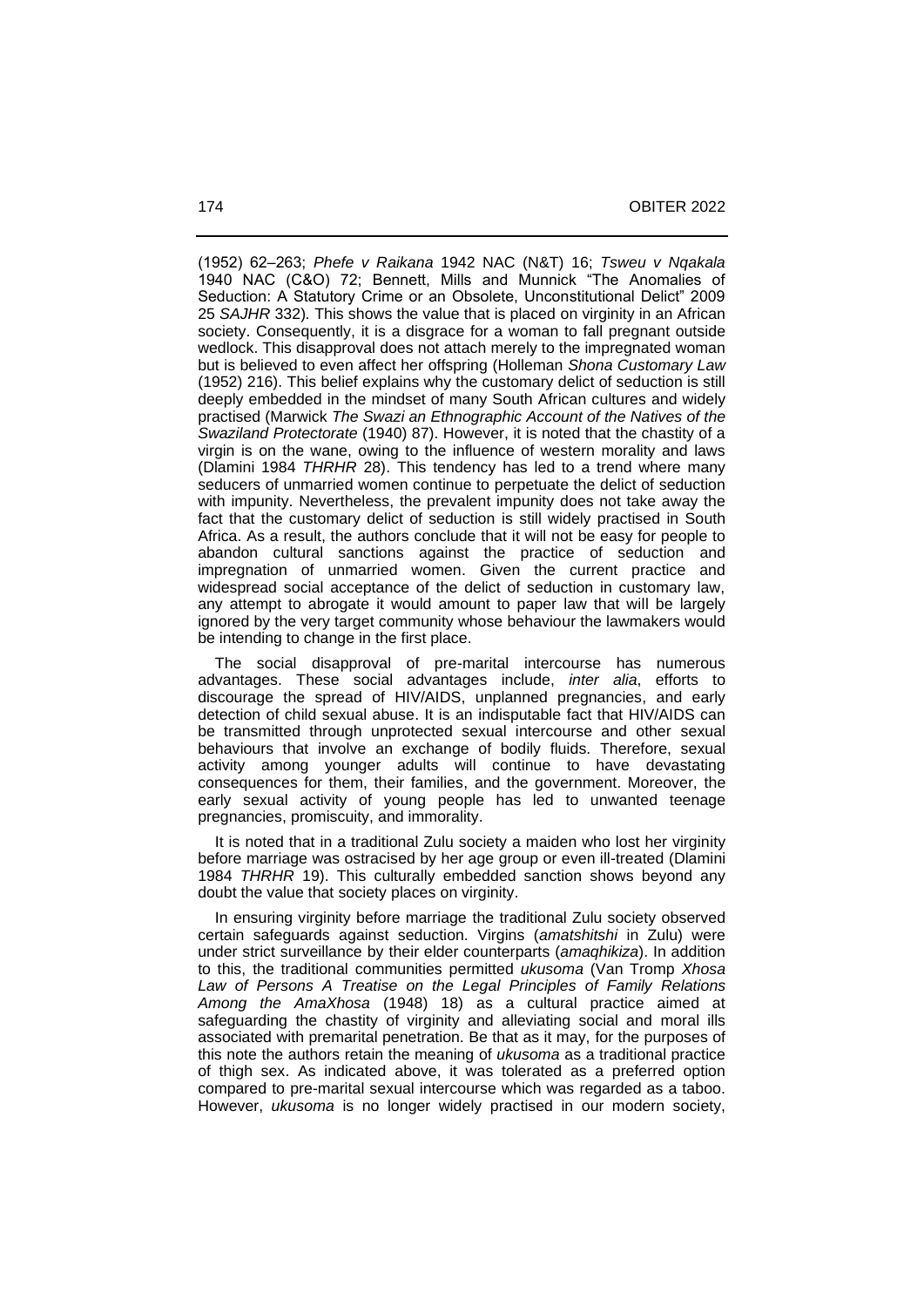notwithstanding evidence that it allowed for safer sexual experimentation (Eppreett "Unnatural Rise in South Africa: The 1907 Commission of Enquiry" 2000 34 The *International Journal of African Historical Studies* 121‒140). Moreover, *ukusoma* was used successfully to curb sexually transmitted diseases because it does not involve an exchange of bodily fluids (Price "Conserving (not preserving) Culture: Avoiding the Damage to Culture of Veiled Moralism in HIV Education" 2009 *The South African Journal of HIV Medicine* 14).

 In safeguarding against seduction, the custom of virginity testing (*ukuhlolwa kobuntombi*) was used. However, this custom has tended to fall into disuse owing to the influence of western morality and individualism (Dlamini 1984 *THRHR* 19). In response to the escalating statistics of people dying as a result of HIV/AIDS, the late King Goodwill Zwelithini revived the reed dance ceremony in 1984. In the latter ceremony, virgin girls dance before the King himself who may at times exercise the prerogative to choose one of the virgin girls and make her one of his wives. It is noted that the revival of virginity testing gained more prominence in the early 1990s when some concerned women such as Nomagugu Ngobese (Patience Nomagugu Ngobese decided to revive the Nomkhubulwane festival when she was an honours student in Drama at the University of Natal in 1996. The idea had come to her in a dream, and she has now left the teaching profession and become a *sangoma* (traditional healer). As the maidens who participate in the festival must be virgins, according to ancient custom, the custom of virginity testing was also revived, as part of the festival) emphasised the importance of reviving virginity testing as a weapon against the escalating number of people dying as a result of AIDS-related illnesses (See generally Bennett, Mills and Munnick "The Anomalies of Seduction: A Statutory Crime or An Obsolete, Unconstitutional Delict?" 2010 2 *TSAR* 254). Virginity testing enjoys legal protection in South Africa and is regulated in terms of section 12 of the Children's Act (34 of 2005). The above-mentioned section of the Children's Act is aimed at ameliorating harmful effects that might be caused by the practice of virginity testing and stipulates:

- "12 (4) Virginity testing of children under the age of 16 is prohibited.
	- (5) Virginity testing of children older than 16 may only be performed-(a) if the child has given consent to the testing in the prescribed manner;
		- (b) after proper counseling of the child; and
		- (c) in the manner prescribed.
	- (6) The results of the virginity test may not be disclosed without the consent of the child.
	- (7) The body of the child who has undergone virginity testing may not be marked.

However, some scholars, such as Mubangizi, are unhappy about the current regulation of virginity testing in South Africa. They maintain that virginity testing violates the equality provision and assails a maidens' sense of dignity (Mubangizi "A South African Perspective on the Clash between Culture and Human Rights, with Particular Reference to Gender Related Cultural Practices and Traditions" 2012 13(3) *Journal of International Women's*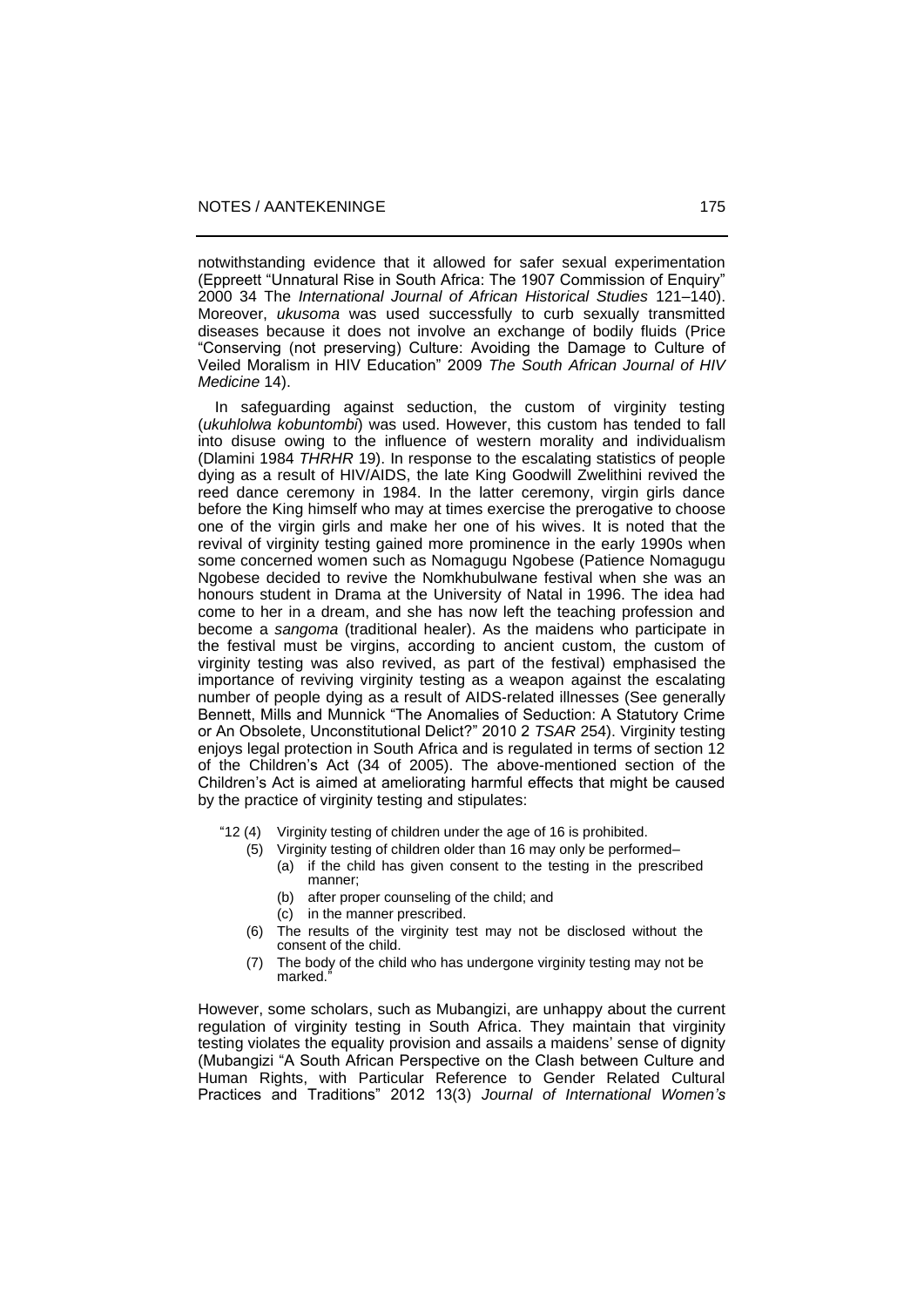*Studies* 39; see also Mswela "Cultural Practices and HIV in South Africa" 2009 12(4) *Potchefstroom Electronic Law Journal* 171‒213).

### **5 Religious consequences**

In cultural communities which place a high value on virginity, the loss of a maiden's virginity has religious consequences. In such communities, there is a strong belief that the seduction of an unmarried woman constitutes an insult to the ancestral spirits. Because of the fear of ancestral spirits, it would not be easy for communities that still observe the delict of seduction to countenance its abolition.

 Appeasement of Nomkhubulwane (Nomkhubulwane is the goddess of rain, nature and fertility. There is a belief among the Zulus that the goddess never married, and she never bore children, but she considers all Zulu virgin girls as her daughters. A festival in honour of the goddess was held annually over 200 years ago, but with the emergence of Christianity, the worship of the female aspects of the gods waned) is one of the factors that led Africans to value virginity and to do everything possible to safeguard virgin girls against seduction. Nomkhubulwane is an almost forgotten deity or goddess who was regarded as an immortal mother and the protector of Zulu girls. Nomkhubulwane does show herself to virgin girls and may be directly contacted through virgin girls only. Therefore, in ancient times, a group of Zulu virgin girls wearing *umutsha* or *izigege* (small, beaded aprons that cover the pubic area only) would depart to the mountain to request rain from Nomkhubulwane during times of drought. In doing so, they had to perform a ritual of sowing seeds in a garden that was specifically reserved for the deity as a form of appeasement (Mkhize *Umsamo African Institute* (2011) 36; Kriege "Girls, Puberty Songs and their Relation to Fertility, Health, Morality and Religion among the Zulu" 1968 Africa 175-198; Gluckman 1935 Bantu *Studies* 255–271). As mentioned earlier, only virgin girls can appease the Zulu goddess by performing necessary rituals and this necessitates the safeguarding of girls' virginity. Therefore, to turn a blind eye to this reality might lead to paper law because the sacral element of a practice contributes a lot to its continuation and enforcement for fear of punishment by the ancestral spirits. The following section intends to discuss the connection between the delict of seduction in customary law and the custom of *lobolo*. It is argued that as long as *lobolo* exists it would be difficult to abolish this delict in the South African legal order.

# **6 Link between the delict of seduction in customary law and** *lobolo*

It is appropriate to begin by clarifying that the practice of the custom of *lobolo* has a strong link with the delict of seduction in customary law. Any male person who impregnates a virgin or non-virgin out of wedlock is expected to pay seduction damages that normally comprise an *inquthu* beast (mother' beast), an *imvimba* beast (beast paid for each subsequent pregnancy) and an *ingezamagceke* beast (the beast for the cleansing or purification of the homestead). Besides the *inquthu* and *ingezamagceke*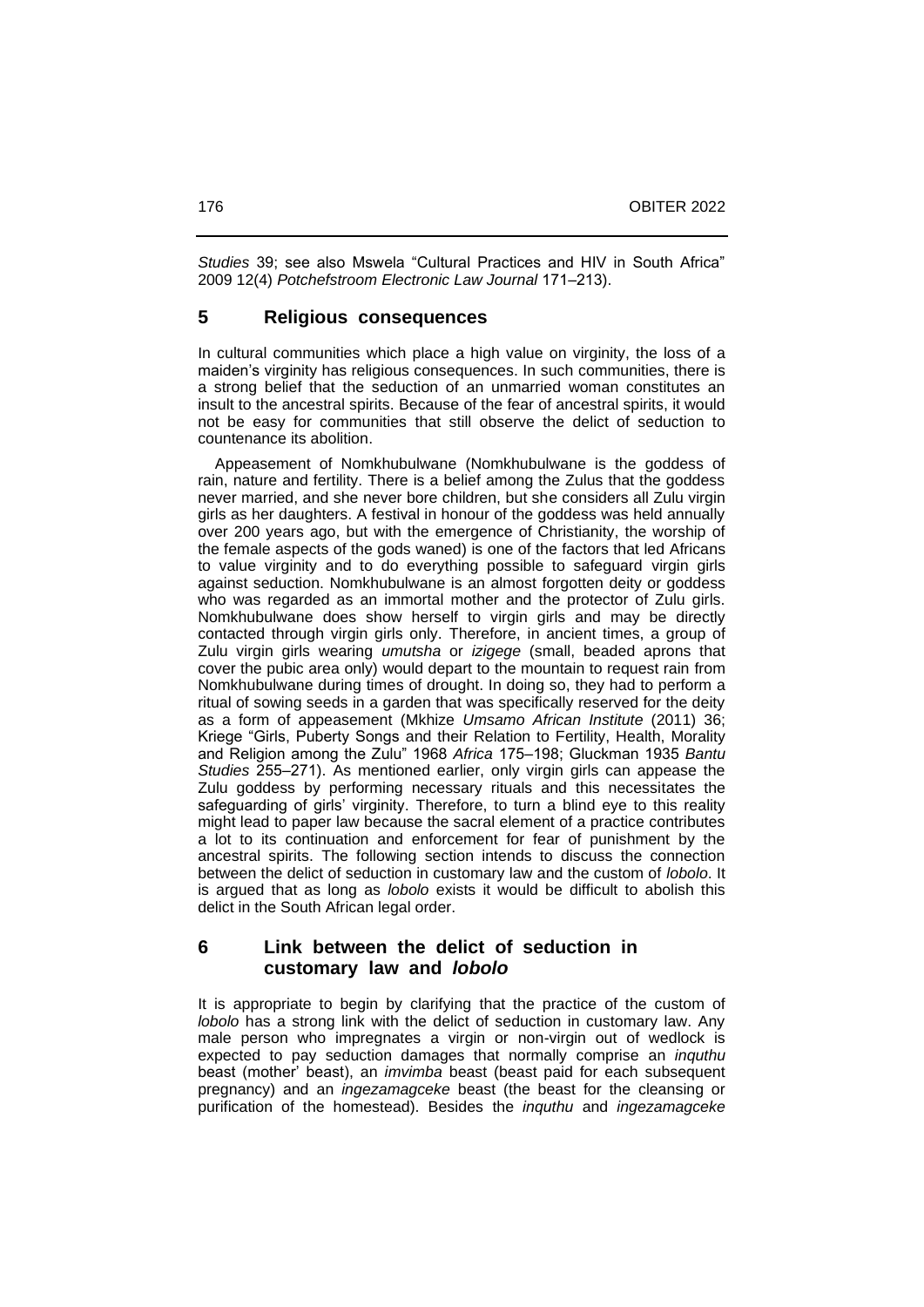beasts, the *imvimba* beast is payable for each pregnancy thereafter. The father or guardian of the impregnated unmarried woman receives an *imvimba* beast because each child that is born out of wedlock is not only regarded as an abomination, but as diminishing the amount of *lobolo*. In light of this observation, the authors argue that the person who stands to be the legitimate beneficiary of compensation for the seduction delict is the father or guardian of the seduced woman for the prospective diminution of *lobolo*. Hence *lobolo* is still recognised and widely practised in the Southern African Development Community (SADC) in particular, and Africa, in general. This is so because it has been argued that Africans, in general, are unable to recognise a relationship as a valid marriage if there was no agreement that *lobolo* or part of it will be delivered (Dlamini *Juridical Analysis and Critical Evaluation of Ilobolo in a Changing Zulu Society* (doctoral thesis, University of Zululand) 1983; see also Dlamini "The Modern Legal Significance of Ilobolo in Zulu Society" 1984 *De Jure* 148-166). In addition to this, the manner in which the process of marriage is conducted makes it difficult to evade the payment of *lobolo* even if a person may want to. During marriage negotiations, it is usually not possible to determine whether a prospective marriage will be a civil or a customary marriage because the agreement to pay *lobolo* is a norm in negotiations of both civil and customary marriages (Dlamini 1984 *De Jure* 148‒166).

# **7 Delict of seduction under customary law versus equality rights**

For a start, it would be appropriate to analyse the equality provision which provides that every person is equal before the law and has a right to the same safeguard and benefit of the law (s 9 (equality clause) of the Constitution of the Republic of South Africa, 1996). The Constitution does not necessarily prohibit all forms of differentiation or discrimination. It prohibits only unfair discrimination. The question is whether or not the delict of seduction in customary law constitutes an infringement of the right of women to equality. It would infringe the right to equality if it unfairly discriminated against women.

 In the case of *Prinsloo v Van der Linde* (1997 (3) SA 1012 (CC)) the Constitutional Court held that discrimination in South Africa means "treating people differently in a way which impairs their fundamental dignity as human beings" (*Prinsloo v Van der Linde supra* par 31). The delict of seduction in customary law constitutes a differentiation on a specified ground of discrimination (that is discrimination based on sex and gender) because the delict of seduction is only males and not from females. This is so even if they practised consensual sex. Males are the ones who incur all the blame for making unmarried females pregnant. This raises the question of whether South African equality jurisprudence is based on the liberal perception of equality that is based on sameness and similar treatment. In departing from that view, in the case of the *President of the RSA v Hugo* (1997 (6) BCLR 708 (CC)) Goldstone J indicated that "although a society which affords each human being equal treatment based on equal worth and freedom is our goal; we cannot achieve that goal by insisting on identical treatment in all circumstances before the goal is achieved" (*President of the RSA v Hugo*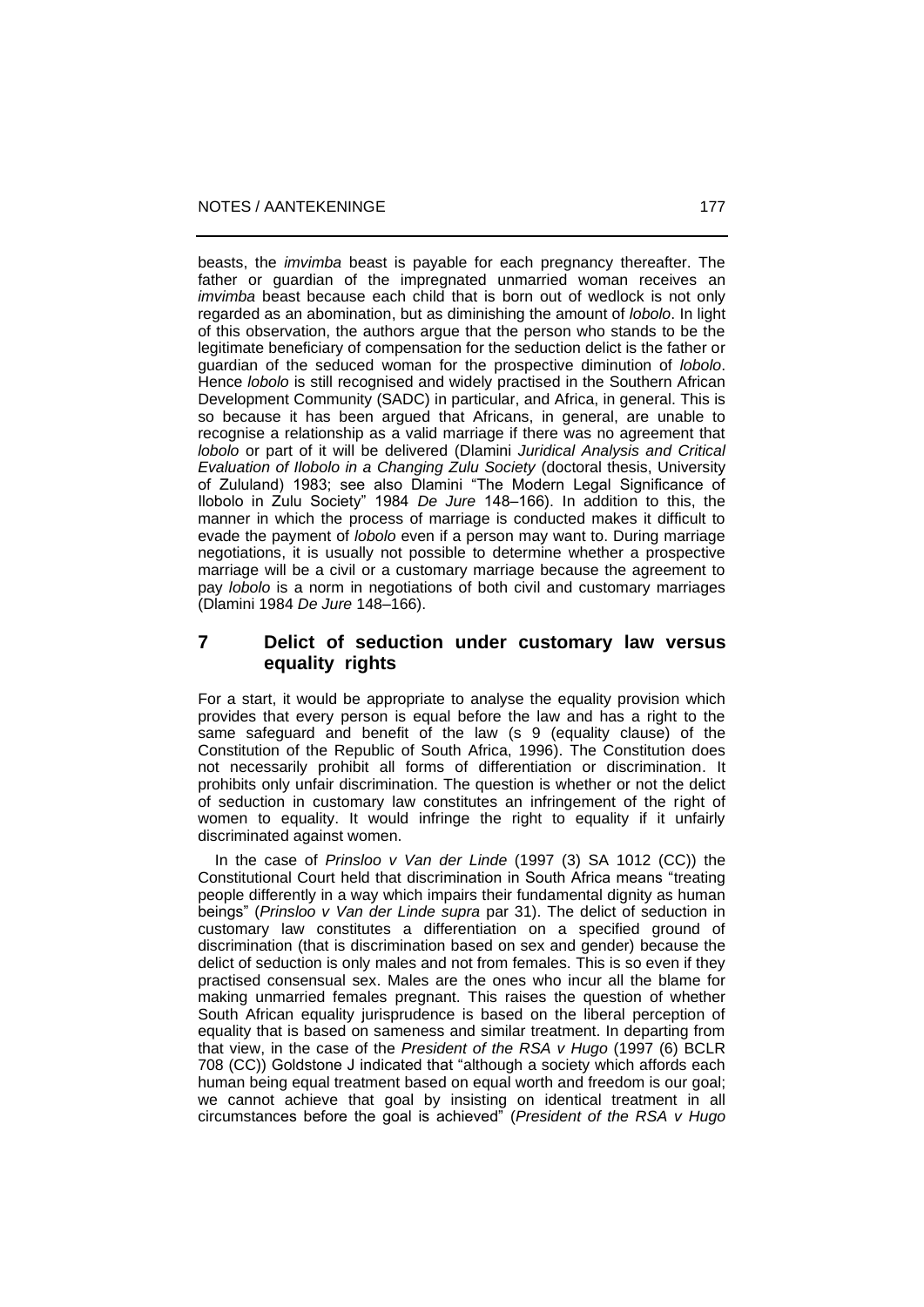*supra* par 729). The court held that there must be an examination of an impact of an alleged infringement of the right to equality concerning the prevailing economic, cultural, and social circumstances in the country (1996 (6) BCLR 752 (CC) par 768 ; see also *President of the RSA v Hugo supra* par 729).

 As already mentioned earlier, the delict of seduction in customary law constitutes a differentiation on one of the specified grounds of discrimination. This means that discrimination has been established (*Prinsloo v Van der Linde supra* par 31). However, it is submitted that this form of discrimination is not unfair because it does not infringe the right of women to equality and dignity. The case of *Harksen v Lane* (1997 (11) BCLR 1489 (CC) par 50‒51) provided some guidelines for assessing what constitutes unfair discrimination. It was held that the impact of discrimination on the complainant or the victim is a determining factor. Goldstone J held that in assessing the impact of the discrimination on the complainant, the following factors must be considered:

- 1) The position of the complainant in the society and whether they have suffered from past patterns of discrimination;
- 2) The nature of the provision or power and purpose sought to be achieved by it. An important consideration would be whether the primary purpose is to achieve a worthy and important societal goal and an attendant consequence of that was an infringement of the applicant's rights; and
- 3) The context to which the rights of the complainant have been impaired and whether there has been an impairment of his or her fundamental dignity (Harksen v Lane supra par 50-51).

 It has been argued that the delict of seduction in customary law does not violate the right of women to equality and human dignity- on the contrary; it compensates a woman together with her family for the loss of dignity. This is because in a traditional society a virgin was regarded as a full maiden and that earned her the respect and dignity of other maidens in her age group and the community at large.

 The importance of human dignity in the South African equality jurisprudence also appears in the words of the former Chief Justice of the Constitutional Court, Chaskalson. When delivering the third Bram Fischer Memorial Lecture, he indicated:

"As an abstract value, common to the core values of our Constitution, dignity informs the content of all the concrete rights and plays a role in the balancing process necessary to bring different rights and values into harmony. It too, however, must find its place in the constitutional order. Nowhere is this apparent than in the application of the social and economic rights entrenched in the Constitution. These rights are rooted in respect for human dignity, for how can there be dignity in a life lived without access to housing, health care, food, water or in the case of person unable to support themselves, without appropriate assistance. In the light of our history the recognition and realization of the evolving demands of human dignity in our society – a society under transformation  $-$  is of particular importance for the type of society we have in the future." (Chaskalson "Human Dignity as a Foundational Value of Our Constitutional Order" 2000 16 *SAJHR* 193)